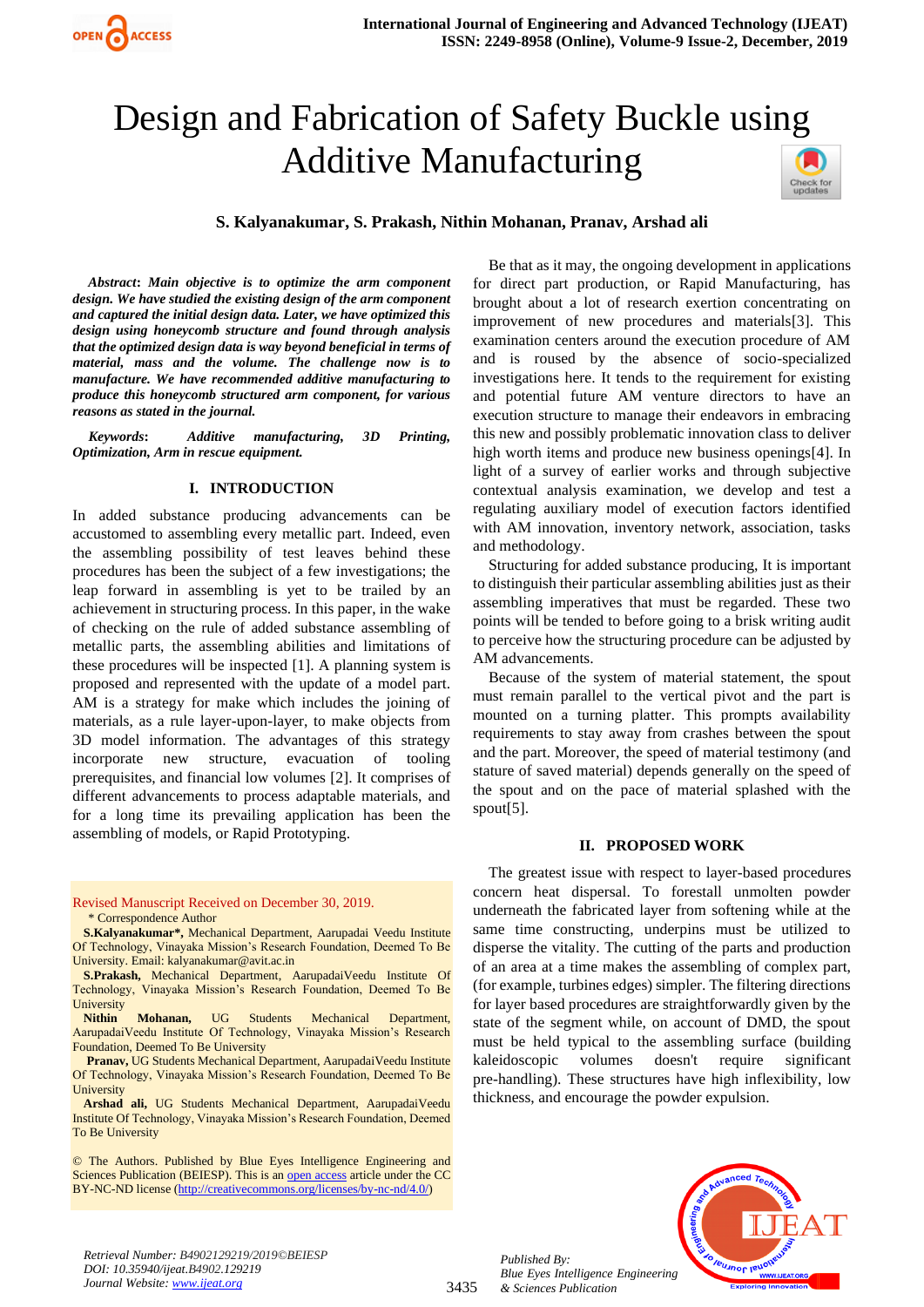# Multiple technology approach: High variety



# **Fig. 1.Multiple technology approach**







Layer-based procedures need a plane surface to begin the production while DMD procedure can store material on a metallic substrate with complex surfaces. This ability enables this procedure to be utilized together with different

*Retrieval Number: B4902129219/2019©BEIESP DOI: 10.35940/ijeat.B4902.129219 Journal Website: [www.ijeat.org](http://www.ijeat.org/)*

procedures (it is workable for instance to manufacture turbine sharp edges legitimately onto a machined shaft) just as remanufacture or fix parts.



**Fig. 3.Additive Manufacturing**

#### **Table I: Specification of design**

| <b>Initial Design</b>     | Mass: 6.02 Kg                       |
|---------------------------|-------------------------------------|
| <b>Optimized Design</b>   | Mass: 3.28 Kg                       |
| <b>Reduction</b>          | 46 21%                              |
| <b>Original Design</b>    | Material: Titanium                  |
|                           | Tensile Yield Stress: 139.96 MPa    |
|                           | Tensile Ultimate Stress: 219.94 MPa |
|                           | Mass: 6.09 Kg                       |
| <b>Simulation Results</b> | Max Stress (Von Mises): 36.23 MPa   |
|                           | Max Displacement: 0.044mm           |

3436 *& Sciences Publication Published By: Blue Eyes Intelligence Engineering* 

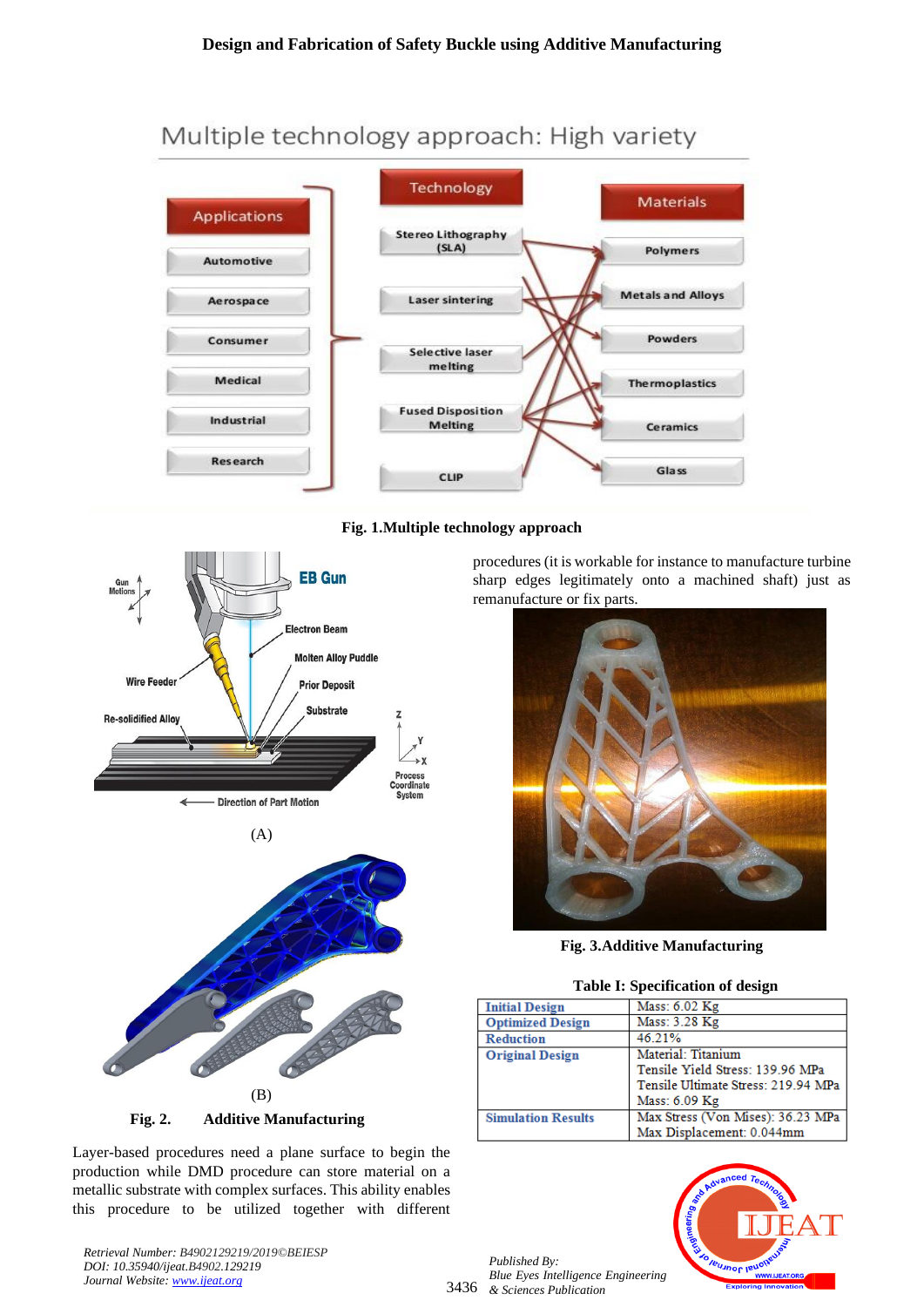

**Fig. 4.Arm Original desgin**



**Fig. 5. Arm Final desgin**

# **Initial Lattice Design**

Material: Titanium Tensile Yield Stress: 139.96 MPa Tensile Ultimate Stress: 219.94 MPa Mass: 3.48 Kg Reduction: 42.83%

# **III. RESULT AND DISCUSSION**

Max Stress (Von Mises): 61.77 MPa Max Displacement: 0.073 mm



**Fig. 6.Graph between Max. displacement vs Mass in Kg**



**Fig. 7.Graph between App. displacement vs Mass**



**Fig. 8.Graph between Max displacement vs stress**





# **A. Literature review on design for AM**

A few hub of planning for assembling have been researched in the writing. As a matter of first importance, multi-process assembling can be utilized to consolidate customary and added substance procedures to acknowledge parts without changing their shape.



*Retrieval Number: B4902129219/2019©BEIESP DOI: 10.35940/ijeat.B4902.129219*

*Published By:*

*& Sciences Publication*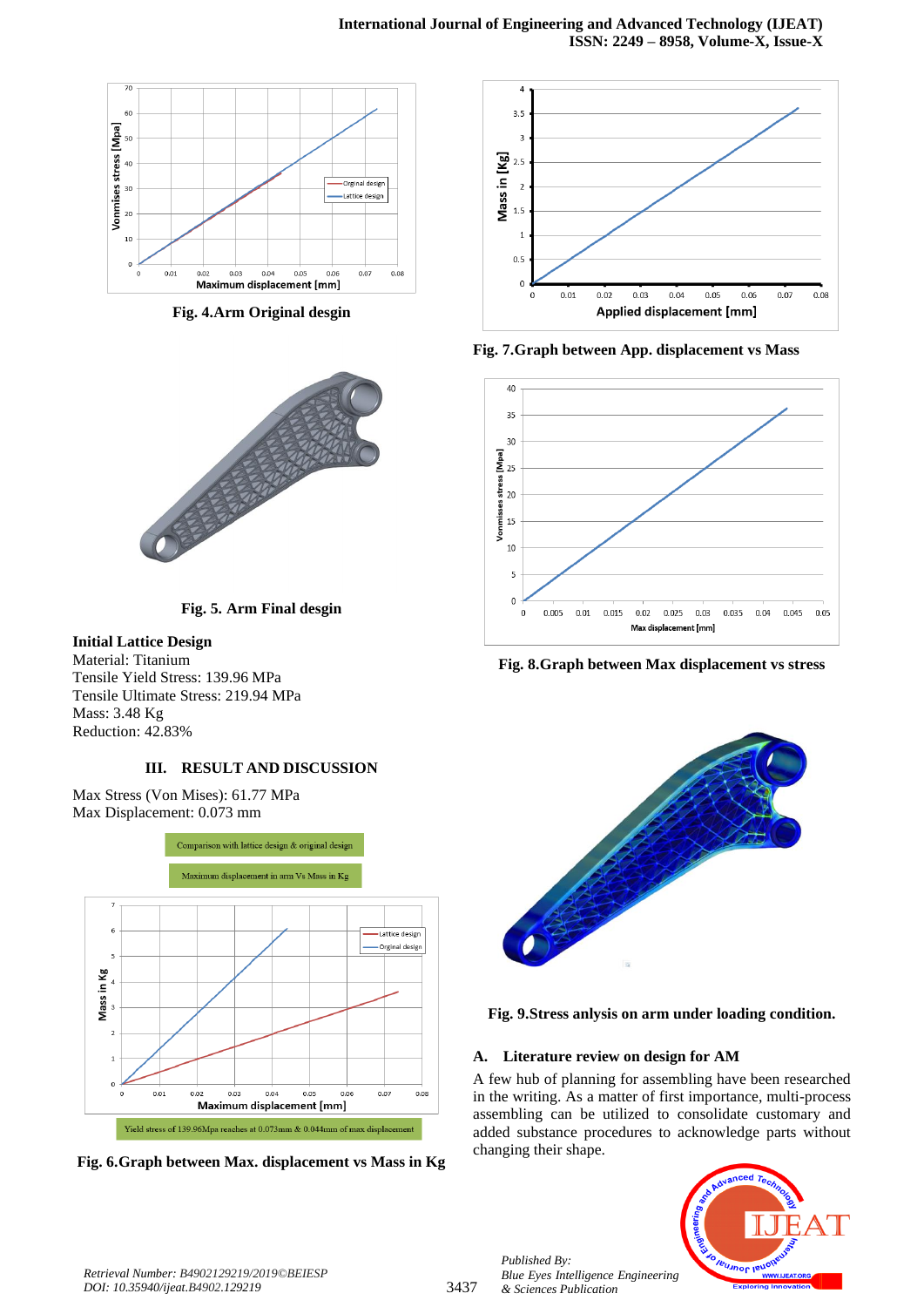A current part (effectively structured without considering fabricating requirements) is investigated to relate producing challenges, got from assembling and material limitations, to its neighborhood geometry. The part is then either made out of modules made on various procedures or with "crossover fabricating".

This paper shows that utilizing grid structure shouldn't be a target without anyone else's input since the test part made out of cross section structures charges lower than a topology advanced part. However, joining topological improvement and cross section structure demonstrates to be the ideal decision for the considered part This paper likewise manages a parametric investigation of grid structure that could be Adapted to different cases. Finally, a few papers show uses of topological improvement (TO) for added substance fabricating.



**Fig. 10. Design domain**

It ought to be noticed that the investigation utilized in the topology advancement was constrained to the supposition of little removals, and along these lines straight versatile examination. This can be accomplished by utilizing a little size of the applied burden. As burden size and coming about movement increments, However, the production of these streamlined materials should in any case provide a helpful purpose of correlation between 2-stage and 3-stage outcomes, despite the fact that the test redirection estimations of every example under (moderately) enormous burdens may vary from any anticipated hypothetical qualities.

#### 2.4.1. Improvement: General plan

Due to the inverter problem, a common criterion in spatial progression and objective is to boost retard dislodging (limit relocation) in a yield port under the load F given in an information port. It is numerically related when everything follows (2.3) where d is the nodal deletions, the unit vector L yields the chance of port, K is the global solid network, V is the acceptable size of the object, Ve is the essential volume, and  $\phi$  is the free structure variable vector, depicted underneath. All models were used as a baseline for the uniform distribution of the material.

# **B. Strong Topology Optimization Formulation**

Topology utilization must include improvement to structure consistent components; it is noteworthy that arrangements can be a central focus, a situation where two strong elements are uniquely associated with one corner. One hub pivots consider lumped consistence and the exhibition of such components is overestimated with low-request limited components. Clearly, if a one-hub pivot were printed, it would momentarily bomb because of the pressure focus at a point. It was talked about in the first work that project elements can imaginably store two distracting circles while the control of a basic element size can be shown in a center. Pivot. Various analysts have explicitly handled the one-hub pivot issue with regards to the consistent inverter. Sigmund, for instance, at the same time enhanced a dissolved and widened rendition of this system is to impersonate over & under-drawing, separately. This triggered a minute maximum of detail, and excessive erosion would trigger a detached structure, so that zero-activation would occur if one-off centers were available. While the technique effectively disposes of one-hub pivots from structures, a real "blue-print" plan, which is passed to the maker, isn't plainly distinguished. This paper receives a similar essential thought as Sigmund, utilizing a min-max plan that at the same time enhances a bigger projection and littler projection of a similar structure factors.

For this paper, we consider a basic length scale rmin set by the client to speak to the normal range of beads, and then change that drop size by legally changing the sweep r used in planning.

Where Vr is the variety long scale. The subsequent min-max agreeable system improvement plan at that point takes on the structure:

$$
\label{eq:optimal} \begin{aligned} \min_{\pmb{\varphi}} \quad & \max \{ \mathbf{L}^T \mathbf{d}_{(r_\text{missmall})}, \mathbf{L}^T \mathbf{d}_{(r_\text{missmall})} \} \\ \text{subject to} \quad & \mathbf{K}(\rho(\pmb{\varphi})_{(r_\text{missmall})}) \mathbf{d}_{(r_\text{missmall})} = \mathbf{F} \\ & \mathbf{K}(\rho(\pmb{\varphi})_{(r_\text{minlimits})}) \mathbf{d}_{(r_\text{minlimits})} = \mathbf{F} \\ & \sum_{c \in \Omega} \rho^c(\pmb{\varphi})_{r_\text{min}} \nu^c \leq V \\ & 0 \leq \phi_i \leq 1 \quad \forall \ i \in \Omega \end{aligned}
$$

Detailing in Eq. 2.5 is about indistinguishable from Sigmund, there is an unpretentious

Distinction in accomplishing the computative irritation: Though inconspicuous, we feel the last more precisely mirrors the AM procedure. A continuation conspire on the Heaviside parameter is utilized to accomplish a quality arrangement. The beta for Rminlarge starts at 0 and is expanded by 1 for each successive step. On the other hand, Reminismal is very large and every advancement decreases by 1 until it reaches 0. It basically expands the quality of the over & under-storing as the calculation advances. The results of this study involved 11 consecutive attempts with 60 MMA development cycles in each study. Given our focus on the multi-subject area of these projects, the best techniques of this powerful spatial development definition and computational tuning are not explored here.